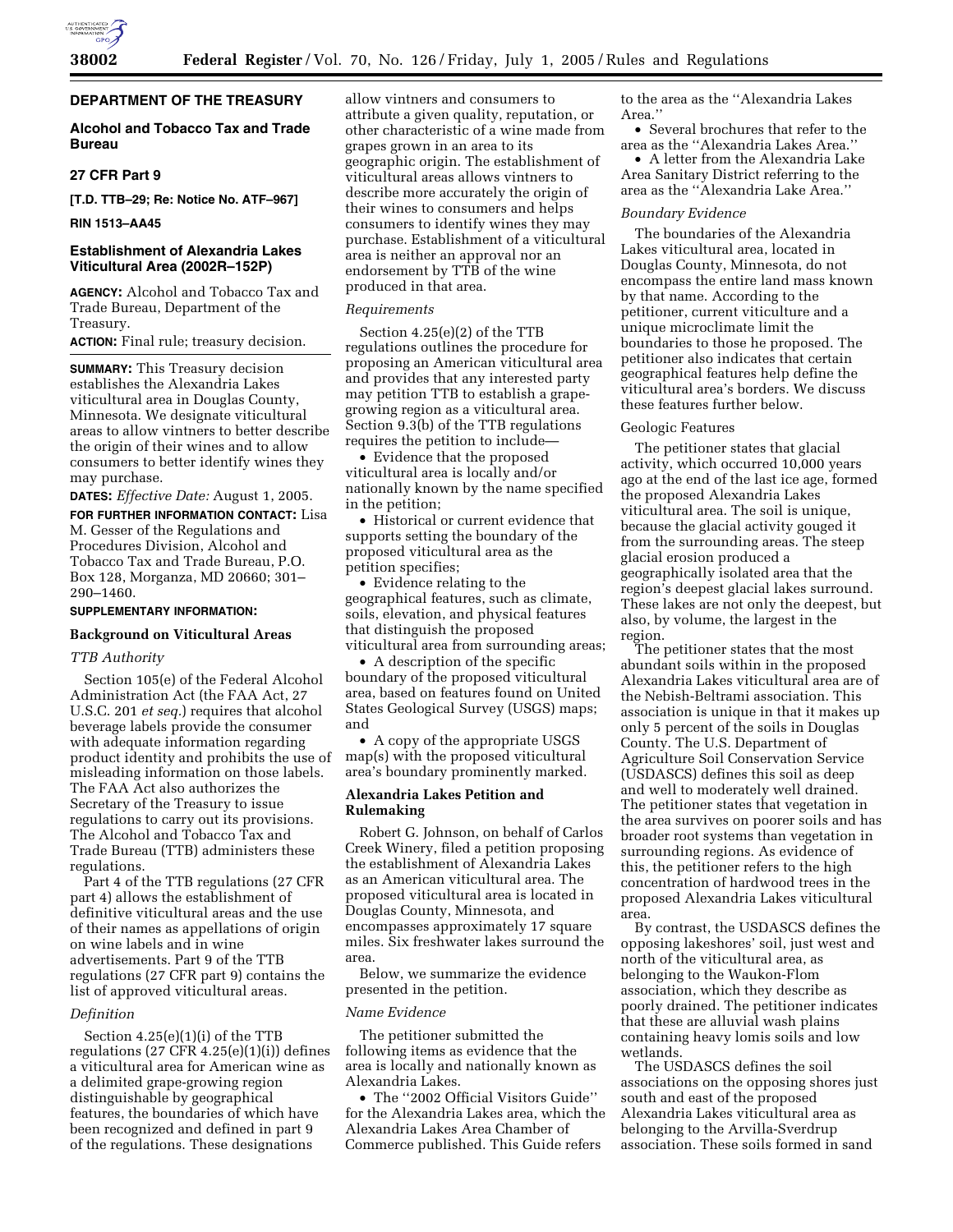or sand and gravel outwash material and *Maps*  are described as excessively drained.

## Geographical Features

According to the petitioner, the proposed Alexandria Lakes viticultural area's geographical features further distinguish it from surrounding regions. Six freshwater lakes almost completely surround the area. Lake Miltona, which is the largest lake in Douglas County, lies to the north. Lake Carlos, the largest lake in the Alexandria Lakes chain, according to the Alexandria Lakes Area Chamber of Commerce, lies to the east. Two small lakes, Lakes Louise and Alvin, and a medium-size lake, Lake Darling, are just south of the viticultural area boundary. Lake Ida, one of the largest lakes in the area, lies to the west.

### Climate

The petitioner provided climate data for the years 1992 through 2001 from the University of Minnesota Meteorological Department's Web site. The data indicate that the Alexandria Lakes viticultural area averages less precipitation than the surrounding regions. The area's average precipitation is approximately 23.65 inches per year. By contrast, Osakis, Wadena, and Ashby Counties, which are located east, north, and west of the area, respectively, all received between 1 to 3 more inches of precipitation per year. The petitioner states that the difference results from the seasonal southern winds that blow through the area and produce moisture updrafts that result in the formation of rain clouds generally north and east of the area.

The proposed Alexandria Lakes viticultural area receives less annual snowfall than the surrounding regions, according to the petitioner. The area's average snowfall is 47.67 inches per year. By contrast, Osakis, Wadena, and Ashby all receive between 4 to 8 more inches of snowfall per year.

According to the petitioner, ''the drier climate and lighter snow cover makes for lowered water tables, but watershed flowing [sic] from areas to the north and east replenish the water and maintain constant lake water levels.''

In addition, the petitioner states that the Alexandria Lakes viticultural area has temperature averages that are generally warmer in the winter and cooler in the summer than those of adjacent areas.

## *Boundary Description*

See the narrative boundary description of the petitioned-for viticultural area in the regulatory text published at the end of this notice.

The petitioner provided the required maps, and we list them below in the regulatory text.

## **Notice of Proposed Rulemaking**

In response to the petition, our predecessor Agency, the Bureau of Alcohol, Tobacco and Firearms (ATF), published Notice No. 967 regarding the proposed Alexandria Lakes viticultural area in the **Federal Register** on January 23, 2003 (68 FR 3199). ATF received comments from representatives of two Minnesota vineyards that opposed the establishment of the Alexandria Lakes viticultural area. These two commenters provided no substantive support for their opposition to the petition.

# **TTB Finding**

After careful review of the petition and the comments received, TTB finds that the evidence submitted supports the establishment of the proposed viticultural area. Therefore, under the authority of the Federal Alcohol Administration Act and part 4 of our regulations, we establish the ''Alexandria Lakes'' viticultural area as described in this final rule.

#### **Impact on Current Wine Labels**

Part 4 of the TTB regulations prohibits any label reference on a wine that indicates or implies an origin other than the wine's true place of origin. With the establishment of this viticultural area and its inclusion in part 9 of the TTB regulations, its name, ''Alexandria Lakes,'' is recognized as a name of viticultural significance. Consequently, wine bottlers using ''Alexandria Lakes'' in a brand name, including a trademark, or in another label reference as to the origin of the wine, must ensure that the product is eligible to use the viticultural area's name as an appellation of origin.

For a wine to be eligible to use as an appellation of origin the name of a viticultural area specified in part 9 of the TTB regulations, at least 85 percent of the grapes used to make the wine must have been grown within the area represented by that name, and the wine must meet the other conditions listed in 27 CFR 4.25(e)(3). If the wine is not eligible to use the viticultural area name as an appellation of origin and that name appears in the brand name, then the label is not in compliance and the bottler must change the brand name and obtain approval of a new label. Similarly, if the viticultural area name appears in another reference on the label in a misleading manner, the bottler would have to obtain approval of a new label.

Different rules apply if a wine has a brand name containing a viticultural area name that was used as a brand name on a label approved before July 7, 1986. See 27 CFR 4.39(i)(2) for details.

#### **Regulatory Flexibility Act**

We certify that this final rule will not have a significant economic impact on a substantial number of small entities. This final rule imposes no new reporting, recordkeeping, or other administrative requirement. Any benefit derived from the use of a viticultural area name would be the result of a proprietor's efforts and consumer acceptance of wines from that area. Therefore, no regulatory flexibility analysis is required.

### **Executive Order 12866**

This final rule is not a significant regulatory action as defined by Executive Order 12866, 58 FR 51735. Therefore, it requires no regulatory assessment.

## **Drafting Information**

Lisa M. Gesser of the Regulations and Procedures Division drafted this final rule.

# **List of Subjects in 27 CFR Part 9**  Wine.

## **The Regulatory Amendment**

■ For the reasons discussed in the preamble, TTB amends title 27 CFR, chapter I, part 9, as follows:

# **PART 9—AMERICAN VITICULTURAL AREAS**

■ 1. The authority citation for part 9 continues to read as follows:

**Authority:** 27 U.S.C. 205.

■ 2. Amend subpart C by adding § 9.177 to read as follows:

## **Subpart C—Approved American Viticultural Areas**

## **§ 9.177 Alexandria Lakes.**

(a) *Name.* The name of the viticultural area described in this section is ''Alexandria Lakes''.

(b) *Approved maps.* The appropriate maps for determining the boundary of the Alexandria Lakes viticultural area are four United States Geological Survey 1:24,000 scale topographic maps. They are titled:

(1) Alexandria West, Minn., 1966, revised 1994.

(2) Alexandria East, Minn., 1966, revised 1994.

- (3) Lake Miltona East, Minn., 1969.
- (4) Lake Miltona West, Minn., 1969.
- (c) *Boundary.* The Alexandria Lakes viticultural area is located in Douglas